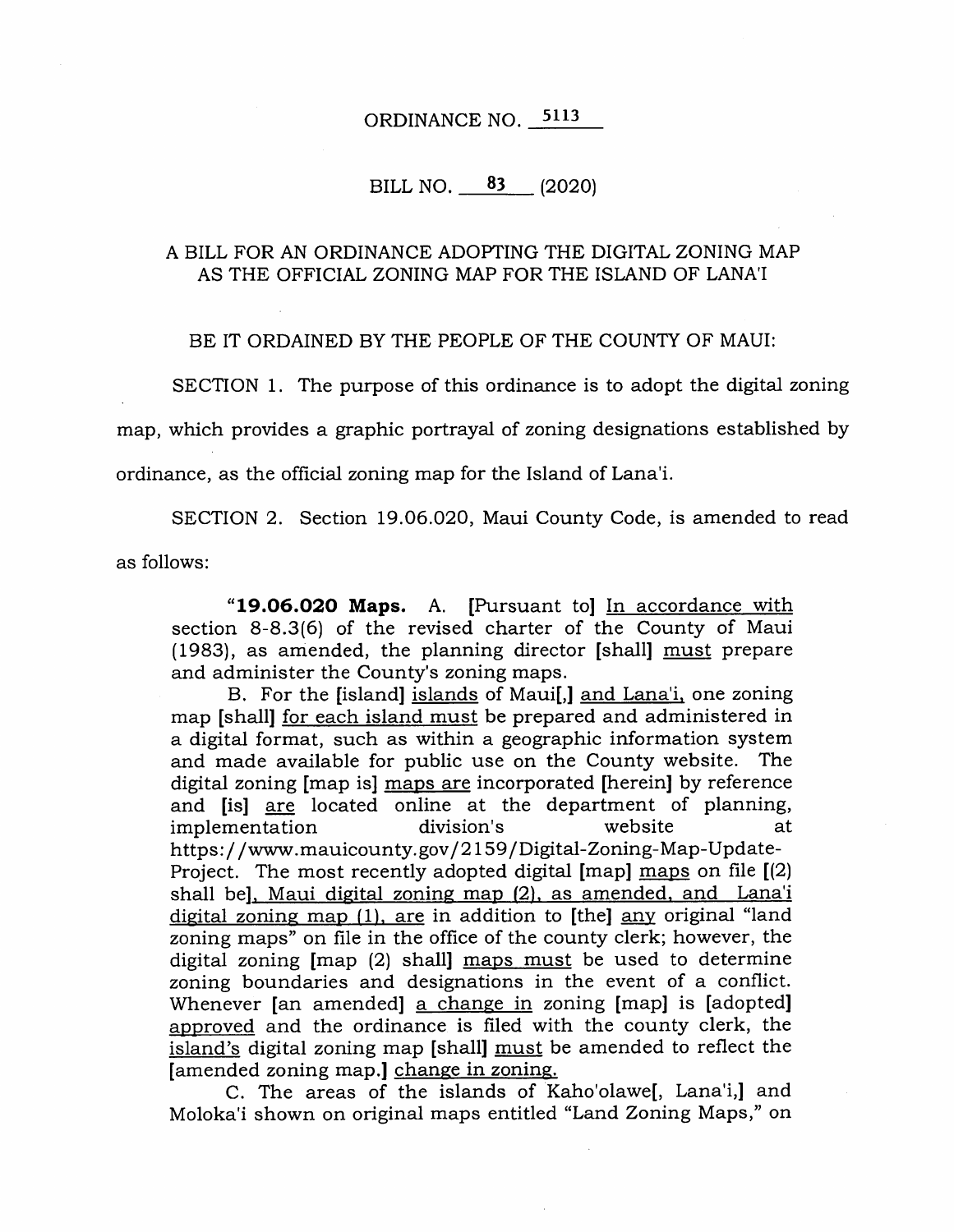file in the office of the county clerk with certified copies being placed on file in the planning department, and the digital zoning [map] maps for the [island] islands of Maui[,] and Lana'i, together with all explanatory materials, [thereon,] are part of this title."

SECTION 3. Material to be repealed is bracketed. New material is underscored. In printing this bill, the County Clerk need not include the brackets, the bracketed material, or the underscoring.

SECTION 4. This ordinance takes effect upon its approval.

### APPROVED AS TO FORM AND LEGALITY:

/s/ Michael J. Hopper

Department of the Corporation Counsel County of Maui

pslu:misc:057abill01:alld